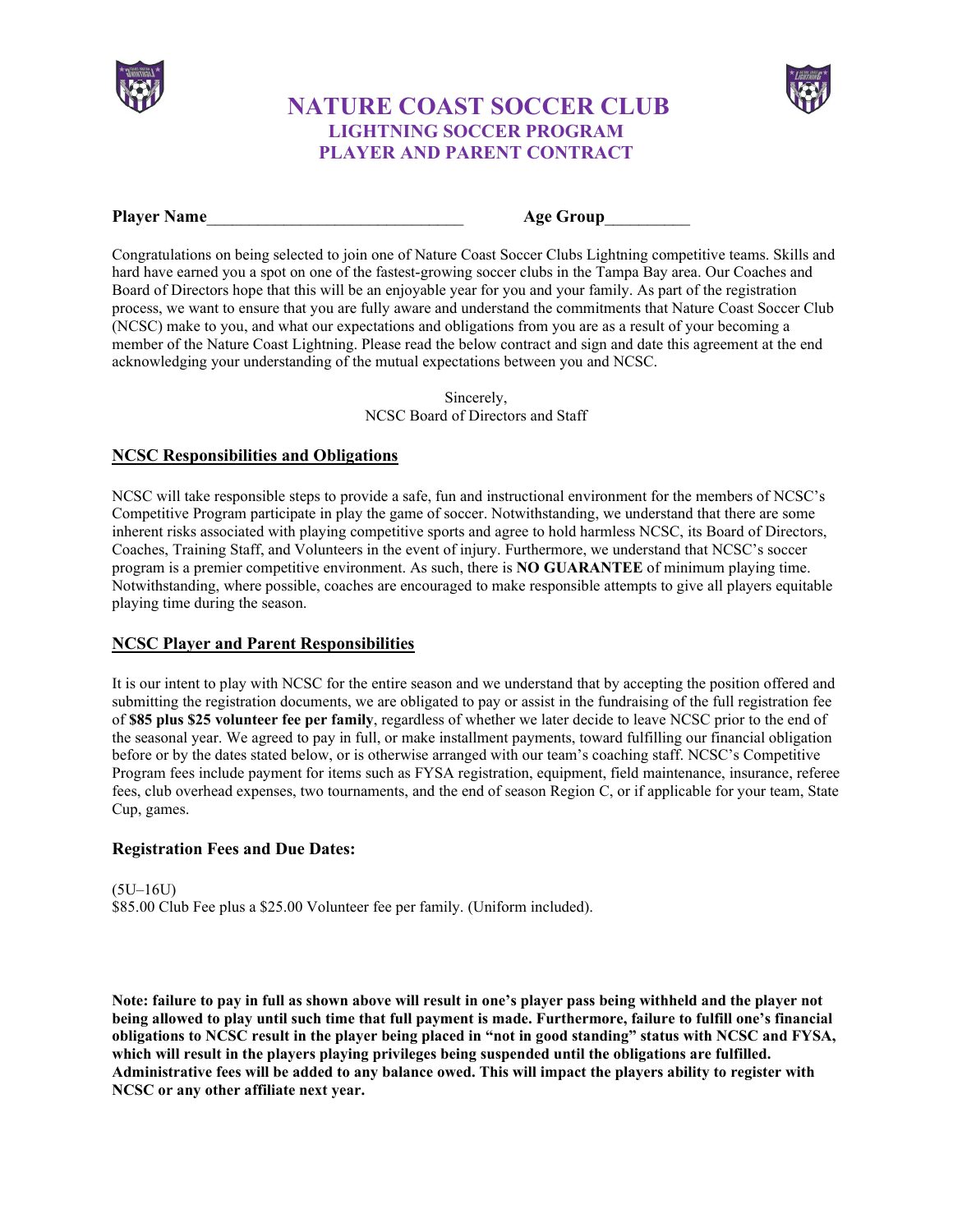

# **NATURE COAST SOCCER CLUB LIGHTNING SOCCER PROGRAM PLAYER AND PARENT CONTRACT**



We understand that NCSC will provide training and coaching opportunities to participate in League, Tournament, and Cup games and a uniform kit consisting of a minimum of the following: one shorts, 1 pairs of socks and 1 shirt.

We understand that, under FYSA rules, the Player is not permitted to guest play with a team from another club without the express written approval of the Director of Coaching of his club. This approval must be accompanied by an authorized "FYSA Guest Player" form. We understand that such approval will only be granted if all player's fees and financial obligations have been fulfilled, and that such guest playing may not interfere with the players participation in his NCSC team practice and game schedule.

Should the Player wish to be released (other than for season-ending injury or a move out of state) or to transfer to another club prior to the end of the seasonal year, the player/parents will be required to pay a \$250.00 transfer fee to NCSC, in addition to fulfilling financial obligations noted above, before the Change of Status is processed.

We understand that we were sharing team expenses above and beyond club registration fees noted above, to cover entry fees to additional league play and/or tournaments in which the team decides to participate. The team may seek and receive donations or fundraise to defray these expenses. I understand that all funds collected will be credited to my child's team account to be used for such team expenses. These funds remain with NCSC should the player decide to leave the club.

We have received and read the FYSA code of ethics as printed in this contract below and agreed to abide by the requirements. We will act in a manner of respect that all practices, games, travel, etc., And serve as role models to others to maintain the integrity of ourselves, our team, and all of NCSC. Players will conduct themselves in accordance with NCSC, FYSA, USYSA, USSF, and FIFA rules at all times, or will be subject to disciplinary action.

### **FYSA CODE OF ETHICS**

### **PLAYERS**

- I will encourage good sportsmanship from fellow players, coaches, officials, and parents at all times.
- I will remember that soccer is an opportunity to learn and have fun.
- I deserve to play in an environment that is free of drugs, tobacco, and alcohol; and expect everyone to refrain from their use at all soccer games.
- I will do the best I can each day, remembering that all players have talents and weaknesses the same as I do.
- I will treat my coaches, other players and coaches, game officials, other administrators, and fans with respect at all times; regardless of race, sex, creed, or abilities, and I will expect to be treated accordingly.
- I will concentrate on playing soccer, always giving my best effort.
- I will play by the rules at all times.
- I will at all times control my temper, resisting the temptation of retaliation.
- I will always exercise self-control.
- My conduct during competition towards play of the game and all officials shall be in accordance with appropriate behavior in accordance with FIFA's "Laws of the Game," and in adherence to FYSA rules.
- While traveling, I shall conduct myself so as to bring credit to myself and my team and my club.
- I shall not possess, consume, or distribute before, during, or after any game or any other time at the field and/or gain complex alcohol, tobacco, illegal drugs, or unauthorized prescription drugs.
- I will never use abusive or insulting language. I will treat everyone with dignity.

**Parents/Spectators**